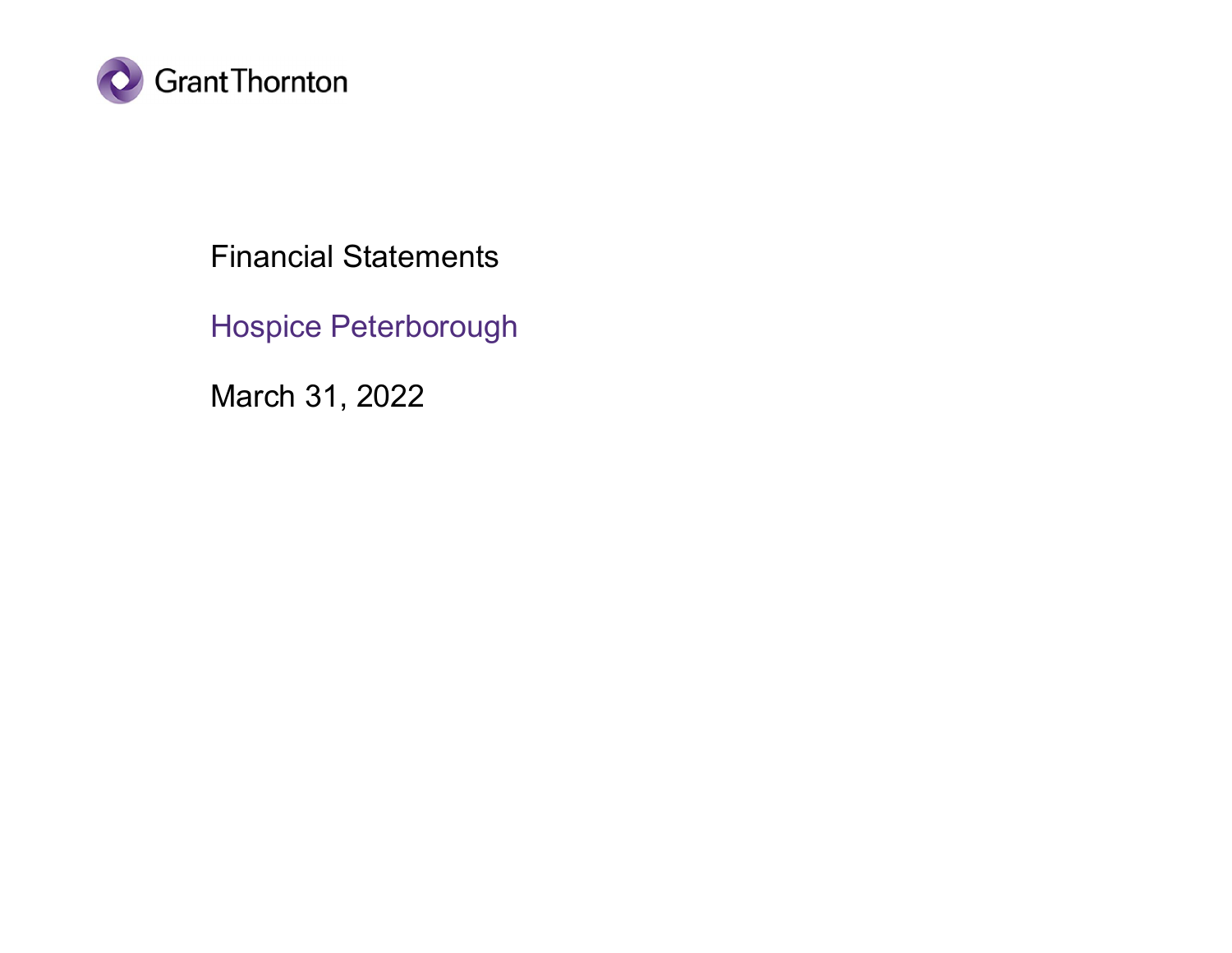# **Contents**

|                                        | Page     |
|----------------------------------------|----------|
| Independent Auditor's Report           | $1 - 2$  |
| <b>Statement of Financial Position</b> | 3        |
| <b>Statement of Fund Balances</b>      | 4        |
| <b>Statement of Operations</b>         | 5        |
| <b>Statement of Cash Flows</b>         | 6        |
| Notes to the Financial Statements      | $7 - 15$ |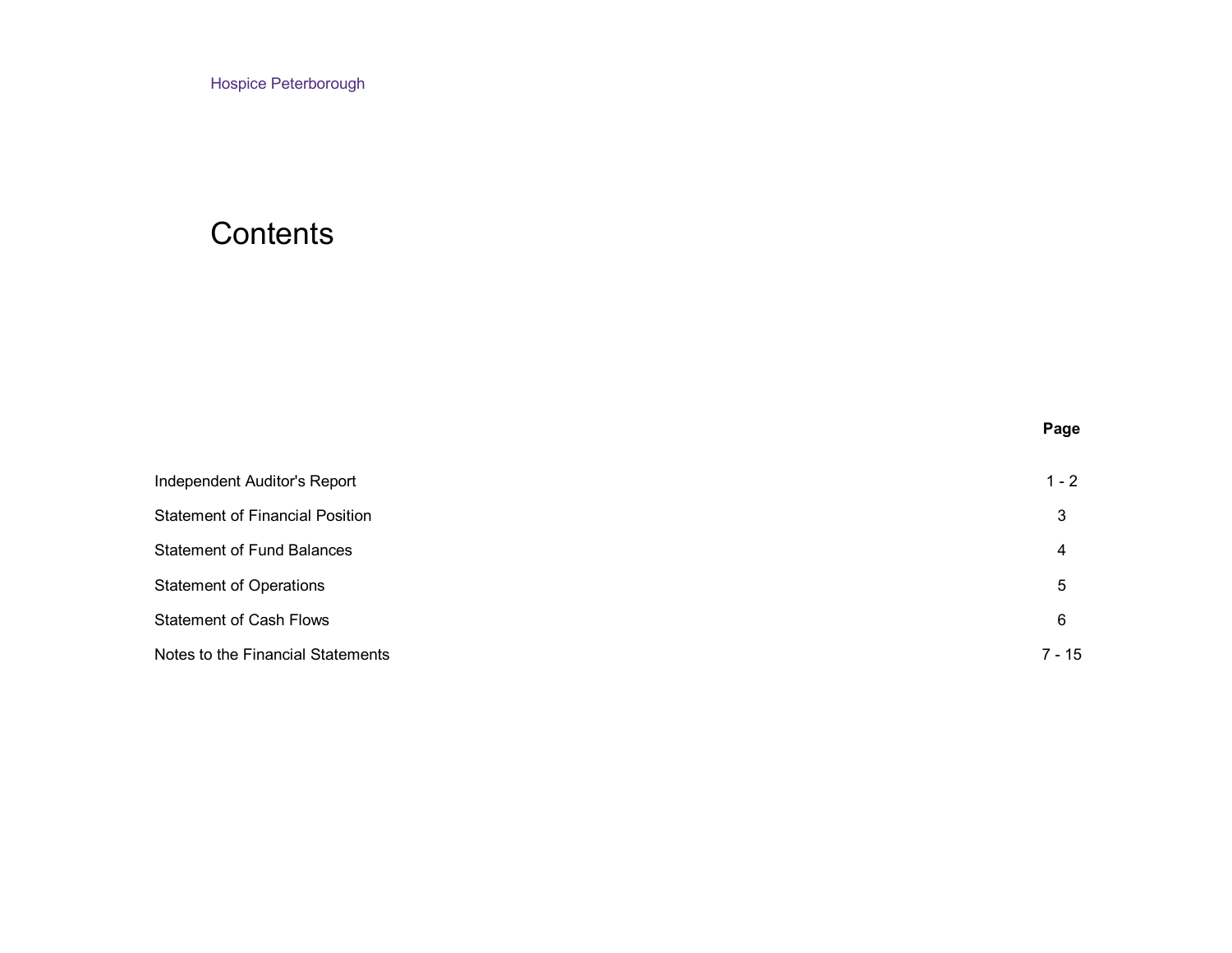

# Independent Auditor's Report

**Grant Thornton LLP** 362 Queen Street Peterborough, ON K9H 3J6

T +1 705 743 5020 F +1 705 743 5081 www.GrantThornton.ca

To the Members of Hospice Peterborough

#### **Qualified Opinion**

We have audited the financial statements of Hospice Peterborough (the "Organization"), which comprise the statement of financial position as at March 31, 2022, and the statement of operations, statement of fund balances and statement of cash flows for the year then ended, and notes to the financial statements, including a summary of significant accounting policies.

In our opinion, except for the effects of the matter described in the Basis for Qualified Opinion section of our report, the accompanying financial statements present fairly, in all material respects, the financial position of the Organization as at March 31, 2022, and the results of its operations and its cash flows for the year then ended in accordance with Canadian accounting standards for not-for-profit organizations.

#### **Basis for Qualified Opinion**

In common with many not-for-profit organizations, the Organization derives part of its revenue from donations and fundraising activities, the completeness of which is not susceptible to satisfactory audit verification. Accordingly, verification of these revenues was limited to the amounts recorded in the records of the Organization. Therefore, we were not able to determine whether any adjustments might be necessary to donations revenue, fundraising revenue, excess of revenues over expenditures, and cash flows from operations for the years ended March 31, 2022 and 2021, current assets as at March 31, 2022 and 2021, and fund balances as at April 1, 2020, March 31, 2021 and 2022. Our audit opinion on the financial statements for the year ended March 31, 2021 was modified accordingly because of the possible effects of this limitation in scope.

We conducted our audit in accordance with Canadian generally accepted auditing standards. Our responsibilities under those standards are further described in the Auditor's Responsibilities for the Audit of the Financial Statements section of our report. We are independent of the Organization in accordance with the ethical requirements that are relevant to our audit of the financial statements in Canada, and we have fulfilled our other ethical responsibilities in accordance with these requirements. We believe that the audit evidence we have obtained is sufficient and appropriate to provide a basis for our qualified opinion.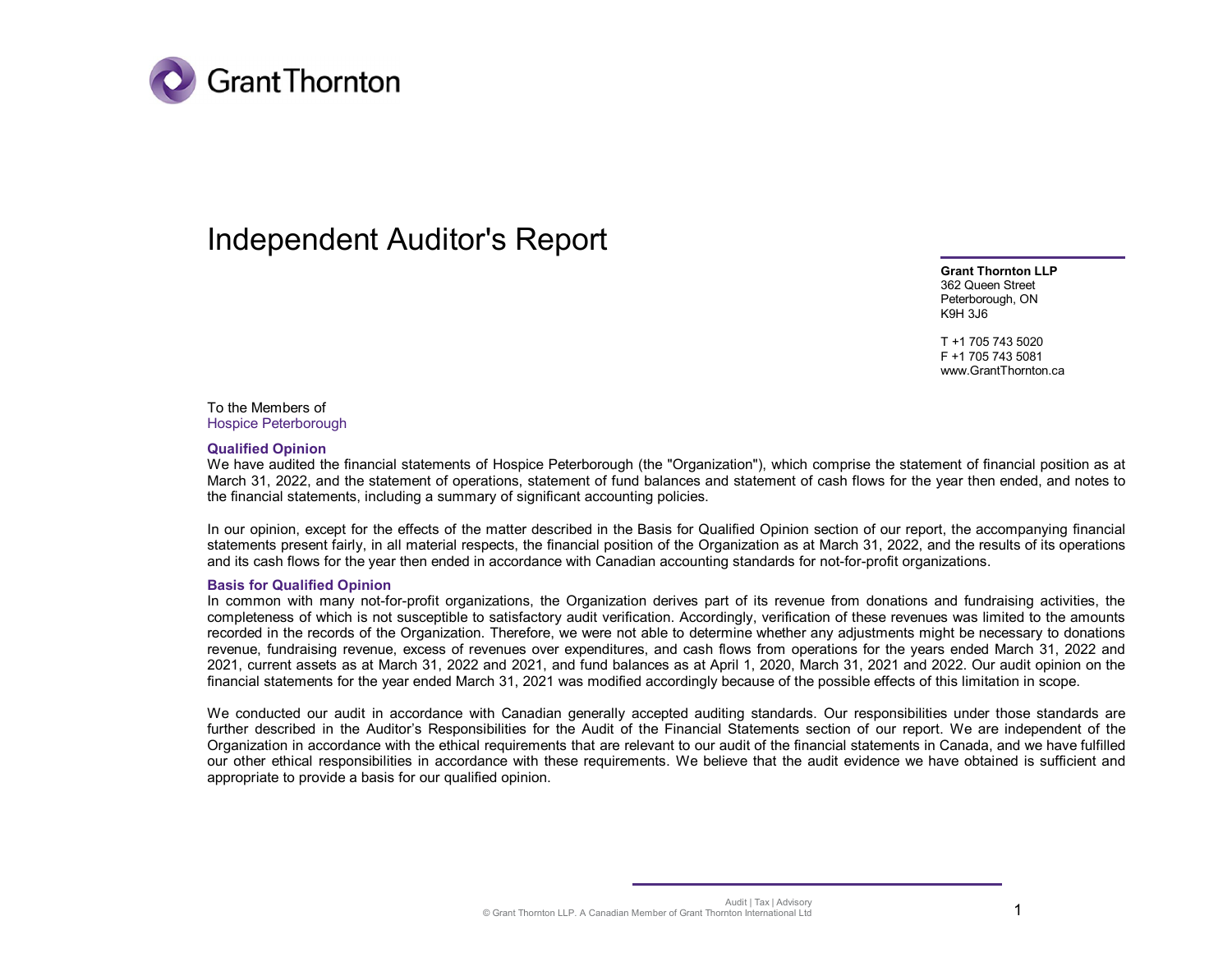# Independent Auditor's Report (continued)

#### **Responsibilities of Management and Those Charged with Governance for the Financial Statements**

Management is responsible for the preparation and fair presentation of the financial statements in accordance with Canadian accounting standards for not-for-profit organizations, and for such internal control as management determines is necessary to enable the preparation of financial statements that are free from material misstatement, whether due to fraud or error.

In preparing the financial statements, management is responsible for assessing the Organization's ability to continue as a going concern, disclosing, as applicable, matters related to going concern and using the going concern basis of accounting unless management either intends to liquidate the Organization or to cease operations, or has no realistic alternative but to do so.

Those charged with governance are responsible for overseeing the Organization's financial reporting process.

#### **Auditor's Responsibilities for the Audit of the Financial Statements**

Our objectives are to obtain reasonable assurance about whether the financial statements as a whole are free from material misstatement, whether due to fraud or error, and to issue an auditor's report that includes our opinion. Reasonable assurance is a high level of assurance, but is not a guarantee that an audit conducted in accordance with Canadian generally accepted auditing standards will always detect a material misstatement when it exists. Misstatements can arise from fraud or error and are considered material if, individually or in the aggregate, they could reasonably be expected to influence the economic decisions of users taken on the basis of these financial statements. As part of an audit in accordance with Canadian generally accepted auditing standards, we exercise professional judgment and maintain professional skepticism throughout the audit. We also:

- Identify and assess the risks of material misstatement of the financial statements, whether due to fraud or error, design and perform audit procedures responsive to those risks, and obtain audit evidence that is sufficient and appropriate to provide a basis for our opinion. The risk of not detecting a material misstatement resulting from fraud is higher than for one resulting from error, as fraud may involve collusion, forgery, intentional omissions, misrepresentations, or the override of internal control.
- w Obtain an understanding of internal control relevant to the audit in order to design audit procedures that are appropriate in the circumstances, but not for the purpose of expressing an opinion on the effectiveness of the Organization's internal control.
- Evaluate the appropriateness of accounting policies used and the reasonableness of accounting estimates and related disclosures made by management.
- Conclude on the appropriateness of management's use of the going concern basis of accounting and, based on the audit evidence obtained, whether a material uncertainty exists related to events or conditions that may cast significant doubt on the Organization's ability to continue as a going concern. If we conclude that a material uncertainty exists, we are required to draw attention in our auditor's report to the related disclosures in the financial statements or, if such disclosures are inadequate, to modify our opinion. Our conclusions are based on the audit evidence obtained up to the date of our auditor's report. However, future events or conditions may cause the organization to cease to continue as a going concern.
- Evaluate the overall presentation, structure and content of the financial statements, including the disclosures, and whether the financial statements represent the underlying transactions and events in a manner that achieves fair presentation.

We communicate with those charged with governance regarding, among other matters, the planned scope and timing of the audit and significant audit findings, including any significant deficiencies in internal control that we identify during our audit.

Grant Thouton LLP

Chartered Professional Accountants Licensed Public Accountants

Peterborough, Canada May 26, 2022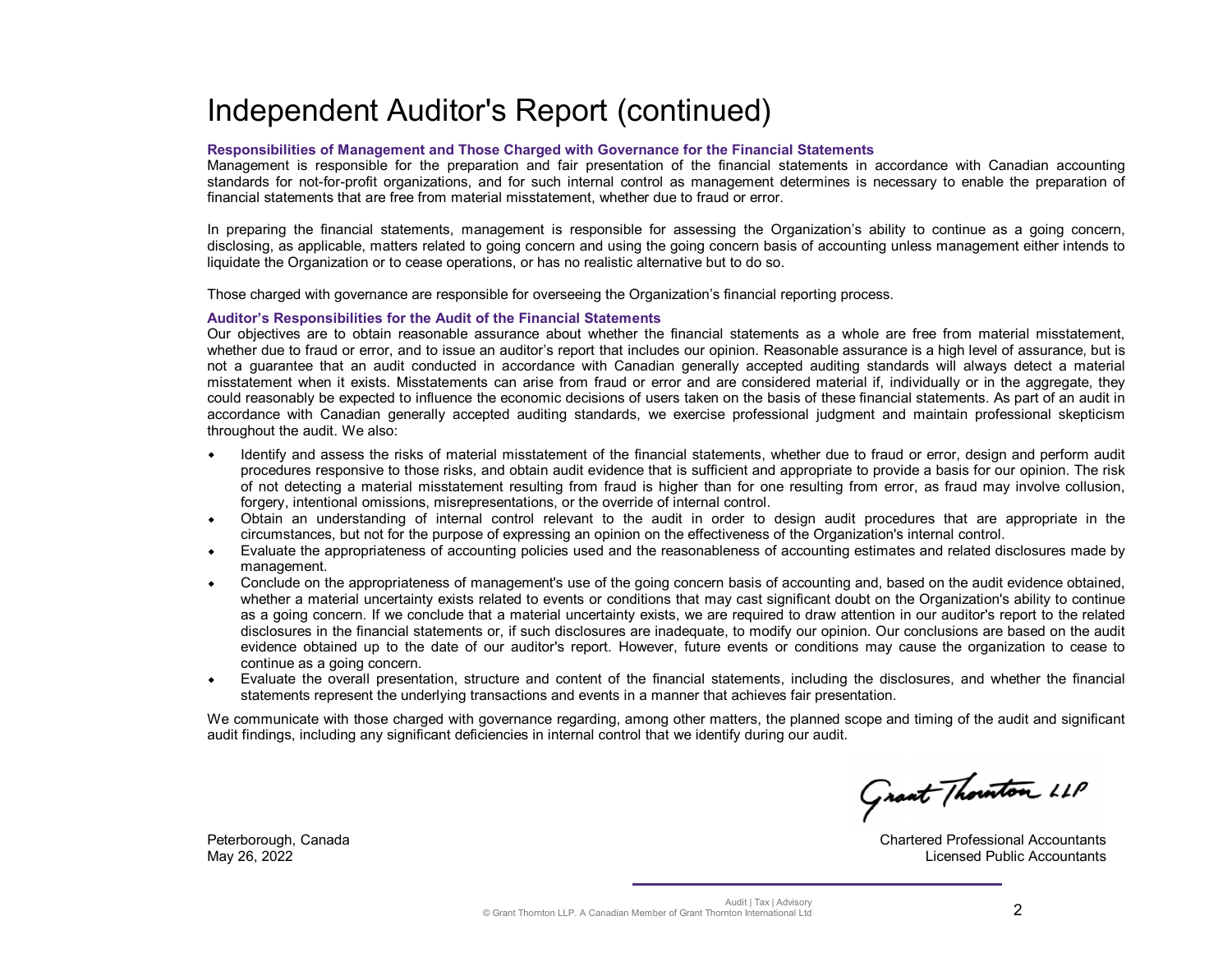## **Hospice Peterborough Statement of Financial Position**

|                                                                                                              | Capital                                           |                                  |                                    |                                     |  |
|--------------------------------------------------------------------------------------------------------------|---------------------------------------------------|----------------------------------|------------------------------------|-------------------------------------|--|
|                                                                                                              | Operating                                         | Asset                            | 2022                               | 2021                                |  |
| March 31                                                                                                     | Fund                                              | Fund                             | <b>Total</b>                       | Total                               |  |
| <b>Assets</b><br>Current                                                                                     |                                                   |                                  |                                    |                                     |  |
| Cash and cash equivalents (Note 4)<br>Accounts receivable<br>Prepaid expenses<br>Interfund balances (Note 5) | \$<br>1,917,207<br>23,540<br>18,718<br>(470, 219) | \$<br>19,837<br>5,890<br>470,219 | 1,937,044<br>S<br>23,540<br>24,608 | 1,741,497<br>\$<br>60,728<br>12,305 |  |
| Investments (Note 6)<br>Capital assets (Note 7)                                                              | 1,489,246<br>7,669                                | 495,946<br>647,203<br>8,635,385  | 1,985,192<br>654,872<br>8,635,385  | 1,814,530<br>656,003<br>8,918,702   |  |
|                                                                                                              | 1,496,915<br>- \$                                 |                                  | $$9,778,534$ $$11,275,449$         | \$11,389,235                        |  |
| <b>Liabilities</b><br>Current                                                                                |                                                   |                                  |                                    |                                     |  |
| Accounts payable and accrued liabilities (Note 8)<br>Deferred revenue (Note 9)                               | 71,159 \$<br>\$<br>9,136                          |                                  | 71,159<br>S<br>9,136               | 194,506<br>\$<br>117,167            |  |
|                                                                                                              | 80,295                                            |                                  | 80,295                             | 311,673                             |  |
| <b>Fund balances</b><br>Unrestricted<br>Invested in capital assets<br>Internally restricted (Note 11)        | 666,620<br>750,000                                | 8,635,385<br>1,143,149           | 666,620<br>8,635,385<br>1,893,149  | 527,459<br>8,918,702<br>1,631,401   |  |
|                                                                                                              | 1,416,620                                         | 9,778,534                        | 11,195,154                         | 11,077,562                          |  |
|                                                                                                              | 1,496,915<br>- \$                                 | 9,778,534<br>- \$                | \$11,275,449                       | 11,389,235<br>\$                    |  |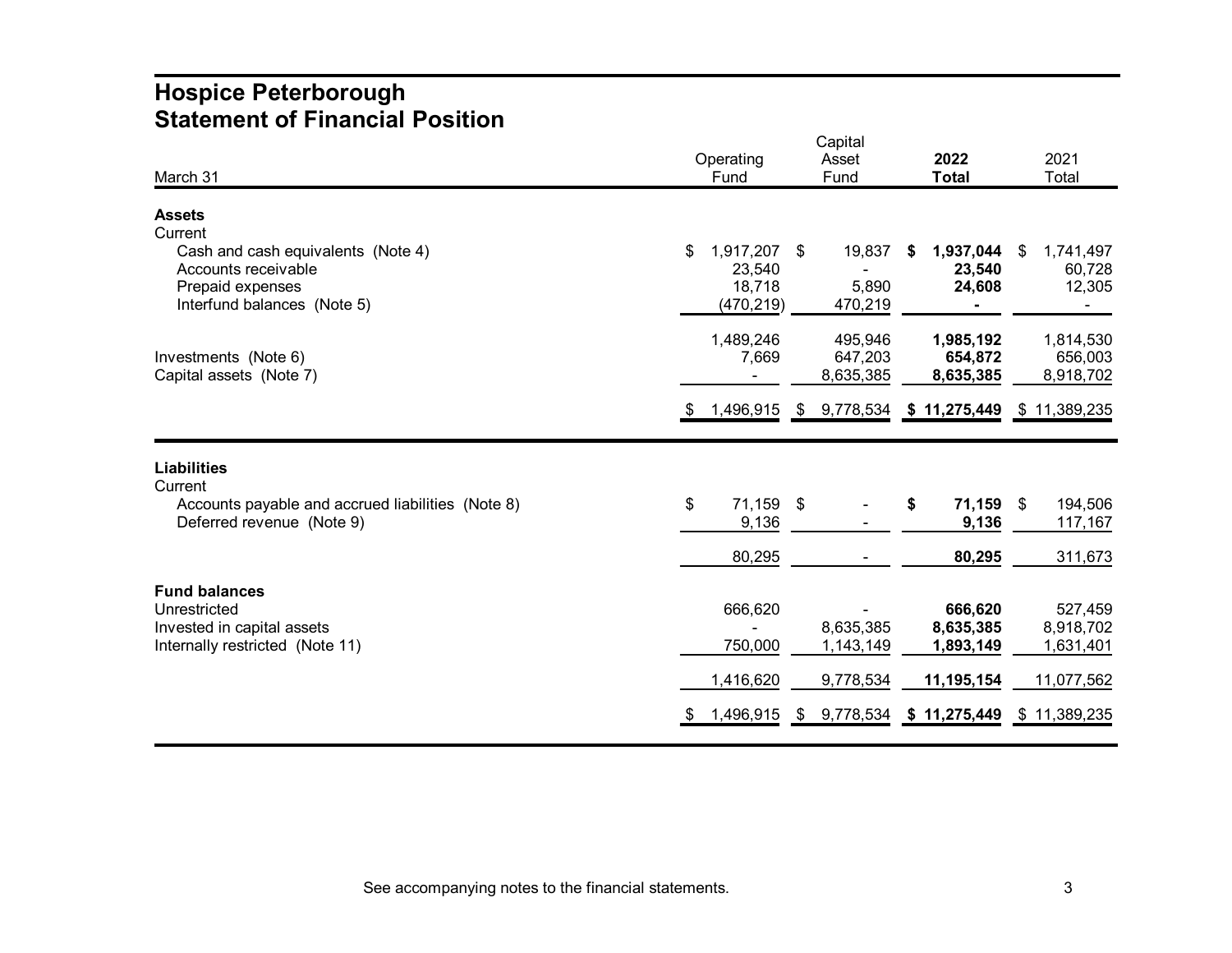## **Hospice Peterborough Statement of Fund Balances**

| Year ended March 31                                  | Operating<br>Fund<br>Unrestricted |     | Operating<br>Fund<br>Internally<br>Restricted |    | Capital Asset<br>Fund<br>Invested in<br><b>Capital Assets</b> |     | <b>Capital Asset</b><br>Fund<br>Internally<br>Restricted | 2022<br>Total | 2021<br>Total |
|------------------------------------------------------|-----------------------------------|-----|-----------------------------------------------|----|---------------------------------------------------------------|-----|----------------------------------------------------------|---------------|---------------|
| Fund balance, beginning of year                      | \$<br>527,459                     | \$  | 600,000                                       | S  | 8,918,702                                                     | \$. | 1,031,401                                                | \$11,077,562  | \$10.798.542  |
| Excess (deficiency) of revenues over<br>expenditures | 439,161                           |     |                                               |    | (308,694)                                                     |     | (12, 875)                                                | 117,592       | 279,020       |
| Interfund transfers (Note 11)                        | (300,000)                         |     | 150,000                                       |    | 25,377                                                        |     | 124,623                                                  |               |               |
| Fund balance, end of year                            | 666,620                           | \$. | 750,000                                       | S. | 8,635,385                                                     | \$. | 1,143,149                                                | \$11,195,154  | \$11,077,562  |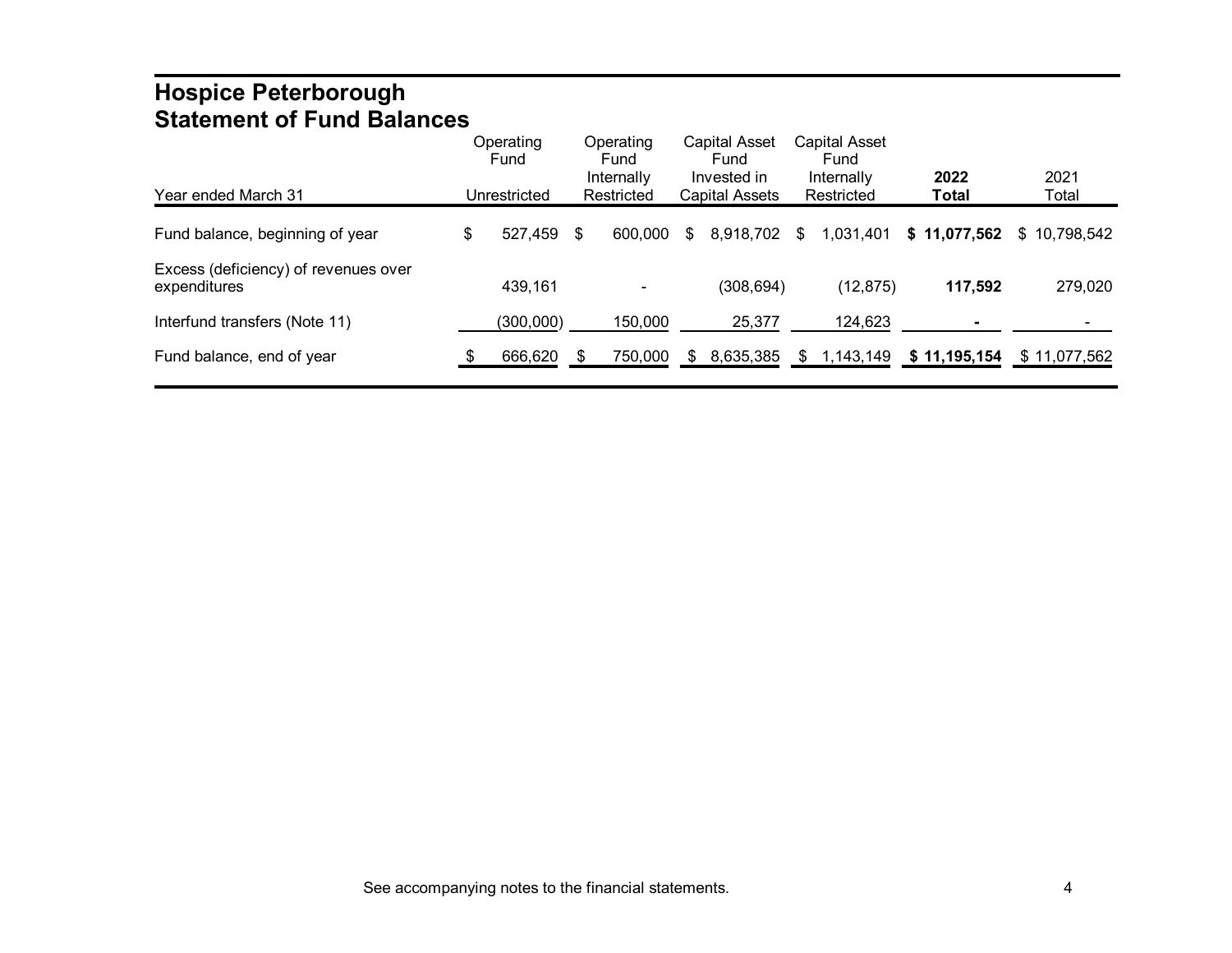## **Hospice Peterborough Statement of Operations**

|                                                                      | Capital |           |    |                |   |              |    |           |
|----------------------------------------------------------------------|---------|-----------|----|----------------|---|--------------|----|-----------|
|                                                                      |         | Operating |    | Asset          |   | 2022         |    | 2021      |
| Year ended March 31                                                  |         | Fund      |    | Fund           |   | <b>Total</b> |    | Total     |
|                                                                      |         |           |    |                |   |              |    |           |
| <b>Revenues</b>                                                      |         |           |    |                |   |              |    |           |
| Ministry of Health & Long-Term Care                                  | \$      | 2,236,566 | \$ |                | S | 2,236,566    | \$ | 2,367,118 |
| Donations and bequests                                               |         | 738,433   |    |                |   | 738,433      |    | 603,082   |
| Grants                                                               |         | 95,642    |    |                |   | 95,642       |    | 45,150    |
| Fundraising                                                          |         | 85,308    |    |                |   | 85,308       |    | 93,193    |
| Investment income                                                    |         | 1,378     |    | 18,416         |   | 19,794       |    | 11,374    |
| Other income                                                         |         | 2,327     |    |                |   | 2,327        |    | 25,435    |
|                                                                      |         | 3,159,654 |    | 18,416         |   | 3,178,070    |    | 3,145,352 |
| <b>Expenditures</b>                                                  |         |           |    |                |   |              |    |           |
| Remuneration and contract fees                                       |         | 2,357,184 |    |                |   | 2,357,184    |    | 2,222,288 |
| Amortization                                                         |         |           |    | 308,694        |   | 308,694      |    | 303,249   |
| Office                                                               |         | 141,213   |    |                |   | 141,213      |    | 142,869   |
| <b>Building occupancy</b>                                            |         | 69,610    |    |                |   | 69,610       |    | 58,000    |
| Program supplies                                                     |         | 55,817    |    |                |   | 55,817       |    | 86,631    |
| <b>Professional fees</b>                                             |         | 33,460    |    | 9,351          |   | 42,811       |    | 84,250    |
| Training and association fees                                        |         | 32,406    |    |                |   | 32,406       |    | 22,164    |
| Fundraising                                                          |         | 28,152    |    |                |   | 28,152       |    | 17,391    |
| Insurance                                                            |         | 20,873    |    |                |   | 20,873       |    | 14,404    |
| Donations                                                            |         | 10,000    |    |                |   | 10,000       |    |           |
| Travel                                                               |         | 6,735     |    |                |   | 6,735        |    | 6,375     |
| Community education and development                                  |         | 3,903     |    |                |   | 3,903        |    | $\sim$    |
|                                                                      |         | 2,759,353 |    | 318,045        |   | 3,077,398    |    | 2,957,621 |
| Excess (deficiency) of revenues over expenditures before other items |         | 400,301   |    | (299, 629)     |   | 100,672      |    | 187,731   |
|                                                                      |         |           |    |                |   |              |    |           |
| <b>Other items</b>                                                   |         |           |    |                |   |              |    |           |
| Unrealized loss on investments                                       |         |           |    | (21, 940)      |   | (21, 940)    |    | (20, 767) |
| Government assistance (Note 14)                                      |         | 38,860    |    |                |   | 38,860       |    | 112,056   |
| Excess (deficiency) of revenues over expenditures                    |         | 439,161   | \$ | $(321,569)$ \$ |   | 117,592      | \$ | 279,020   |
|                                                                      |         |           |    |                |   |              |    |           |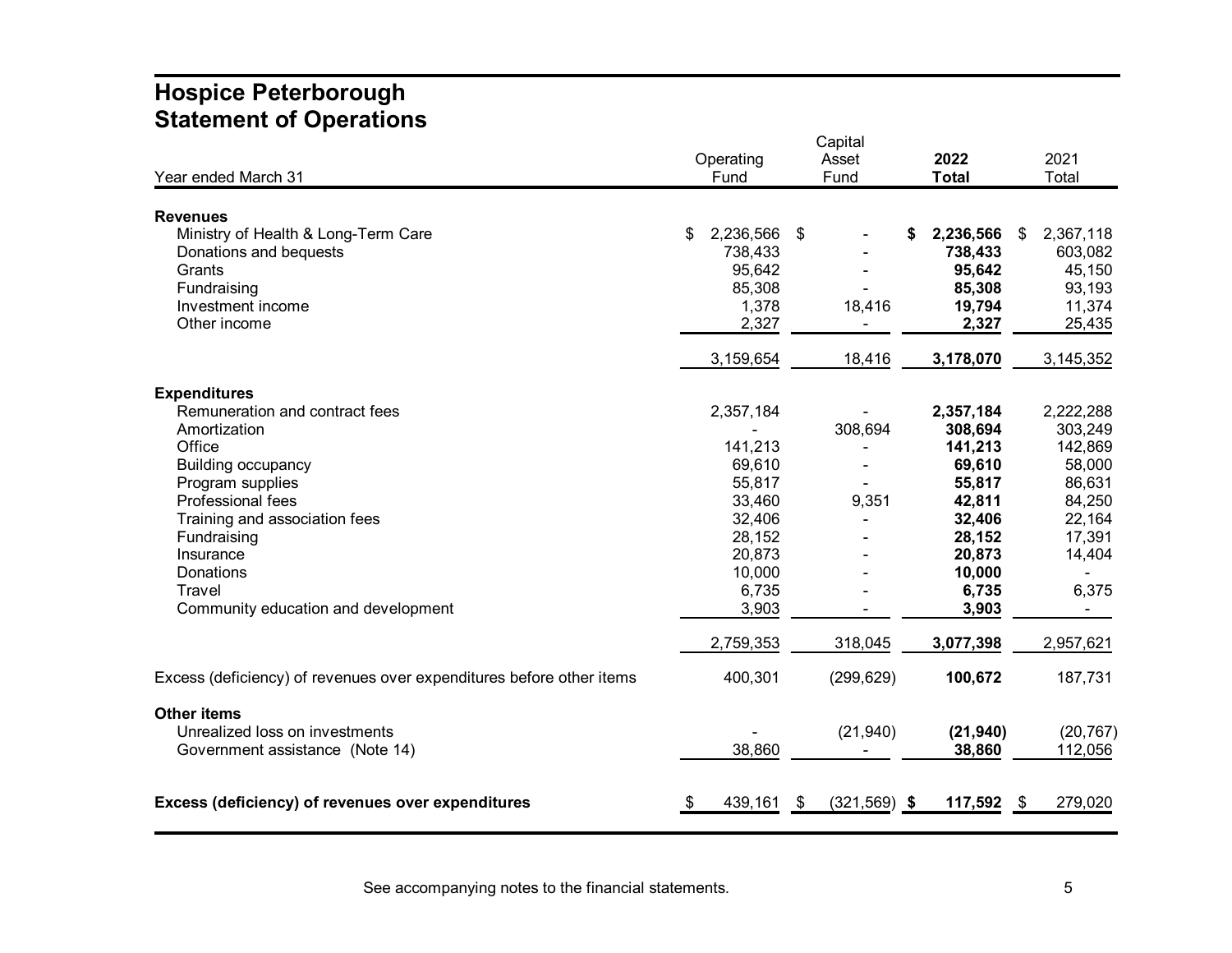## **Hospice Peterborough Statement of Cash Flows**

| Year ended March 31                                                                                                                   | Operating<br>Fund    | Capital<br>Asset<br>Fund | Restricted<br>Fund    | 2022<br><b>Total</b>   | 2021<br>Total                      |
|---------------------------------------------------------------------------------------------------------------------------------------|----------------------|--------------------------|-----------------------|------------------------|------------------------------------|
| Increase (decrease) in cash                                                                                                           |                      |                          |                       |                        |                                    |
| Operating<br>Excess (deficiency) of revenues over expenditures for<br>the year<br>Add (deduct) items not requiring an outlay of cash: | \$<br>439,161        | $(321,569)$ \$<br>\$     |                       | 117,592 \$<br>\$       | 279,020                            |
| Amortization<br>Unrealized loss on investments                                                                                        |                      | 308,694<br>21,940        |                       | 308,694<br>21,940      | 303,249<br>20,767                  |
| Changes in non-cash working capital items:                                                                                            | 439,161              | 9,065                    |                       | 448,226                | 603,036                            |
| Accounts receivable                                                                                                                   | 37,188               |                          |                       | 37,188                 | 1,804                              |
| Prepaid expenses                                                                                                                      | (6, 413)             | (5,890)                  |                       | (12, 303)              | 45,420                             |
| Accounts payable and accrued liabilities                                                                                              | (123, 347)           |                          |                       | (123, 347)             | (35, 428)                          |
| Deferred revenue                                                                                                                      | (108, 031)           |                          |                       | (108, 031)             | 79,986                             |
|                                                                                                                                       | 238,558              | 3,175                    |                       | 241,733                | 694,818                            |
| <b>Financing</b><br>Interfund transfer                                                                                                | 302,671              | 31,033                   | (333, 704)            |                        |                                    |
| Investing<br>Additions to capital assets<br>Purchase of investments<br>HST recovered on capital assets                                | (7,669)              | (25, 377)<br>(13, 140)   |                       | (25, 377)<br>(20, 809) | (35, 291)<br>(676, 770)<br>130,643 |
|                                                                                                                                       | (7,669)              | (38, 517)                |                       | (46, 186)              | (581, 418)                         |
| Increase (decrease) in cash<br>Cash, beginning of year                                                                                | 533,560<br>1,383,647 | (4,309)<br>24,146        | (333, 704)<br>333,704 | 195,547<br>1,741,497   | 113,400<br>1,628,097               |
| Cash, end of year                                                                                                                     | 1,917,207            | 19,837<br>\$             | \$                    | 1,937,044              | 1,741,497<br>- \$                  |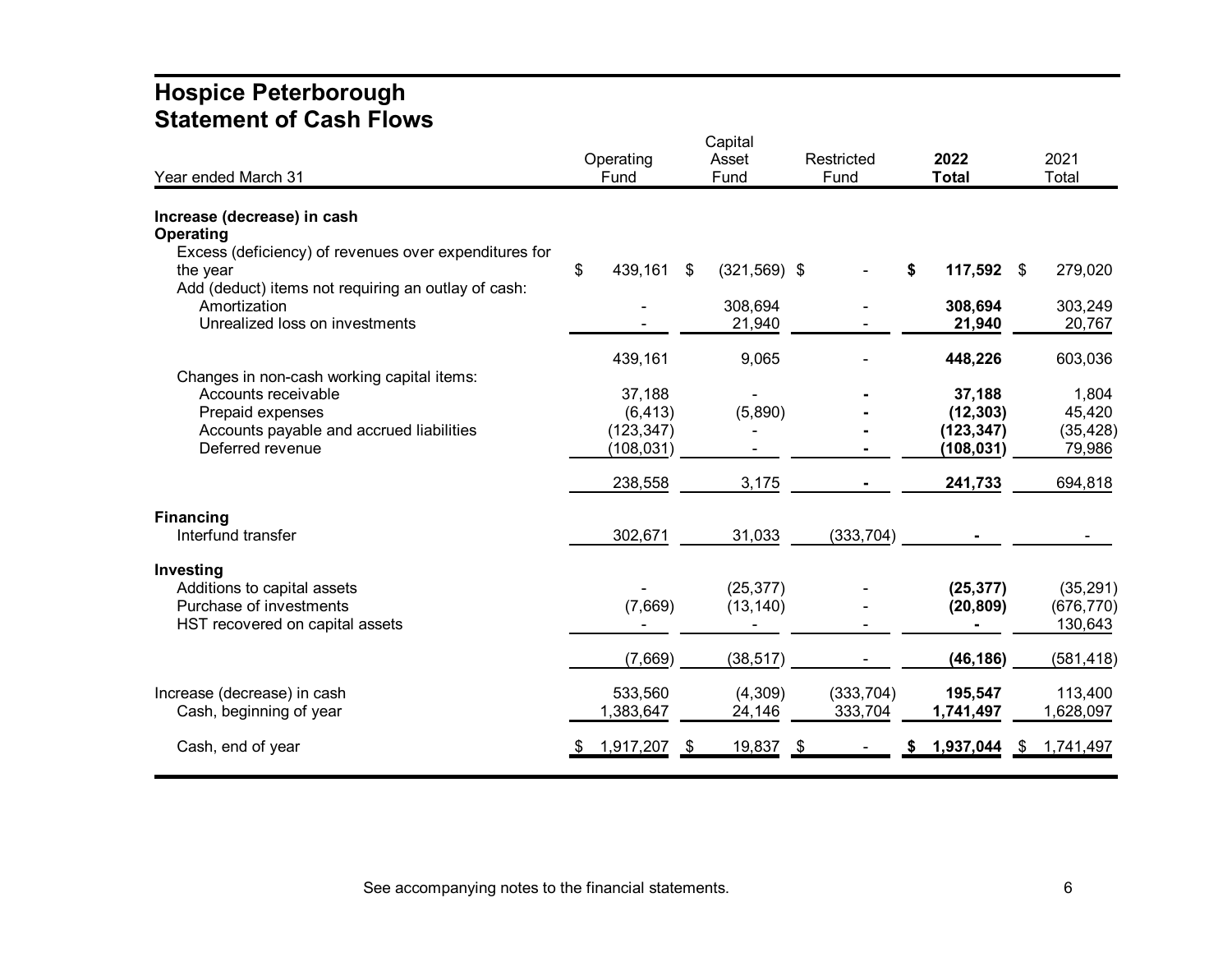March 31, 2022

#### **1. Nature of the entity**

Hospice Peterborough (the "Organization") is a not-for-profit organization supporting individuals and families who live with life-threatening illness or grief.

Hospice Peterborough was incorporated in Ontario without share capital on January 31, 1989 and as such is prohibited from distributing any of its funds to, or for personal benefit of its members. Hospice Peterborough qualifies as a charitable organization as defined in the Federal and Ontario Income Tax Acts and, accordingly, is not subject to income taxes.

#### **2. Summary of significant accounting policies**

These financial statements have been prepared in accordance with Canadian accounting standards for not-for-profit organizations. The significant policies are detailed as follows:

#### **Fund accounting**

The operating fund accounts for the Organization's program delivery and administrative activities. This fund reports unrestricted resources, restricted operating grants and resources internally restricted for operations.

The capital asset fund reports the assets, liabilities, revenues and expenditures related to the Organization's capital assets and internally restricted resources for capital purchases.

#### **Revenue and expenditure recognition**

Revenues and expenditures are recorded on an accrual basis. The Organization follows the restricted method of accounting for contributions. Contributions include donations and bequests, grants and fundraising. Unrestricted contributions are recognized as revenue when received or receivable if the amount can be reasonably estimated and collection is reasonably assured. Restricted contributions for which there is no separate restricted fund, are recognized as revenue in the operating fund in the period which the related expenses are incurred.

The Ministry of Health & Long-Term Care provides operating funds which are recorded as revenue in the period to which they relate. Funds approved but not received at the end of the accounting period are accrued. Any unused funds which must be repaid are recorded as a liability.

Investment income is recognized as revenue of the appropriate fund in the year in which it is earned.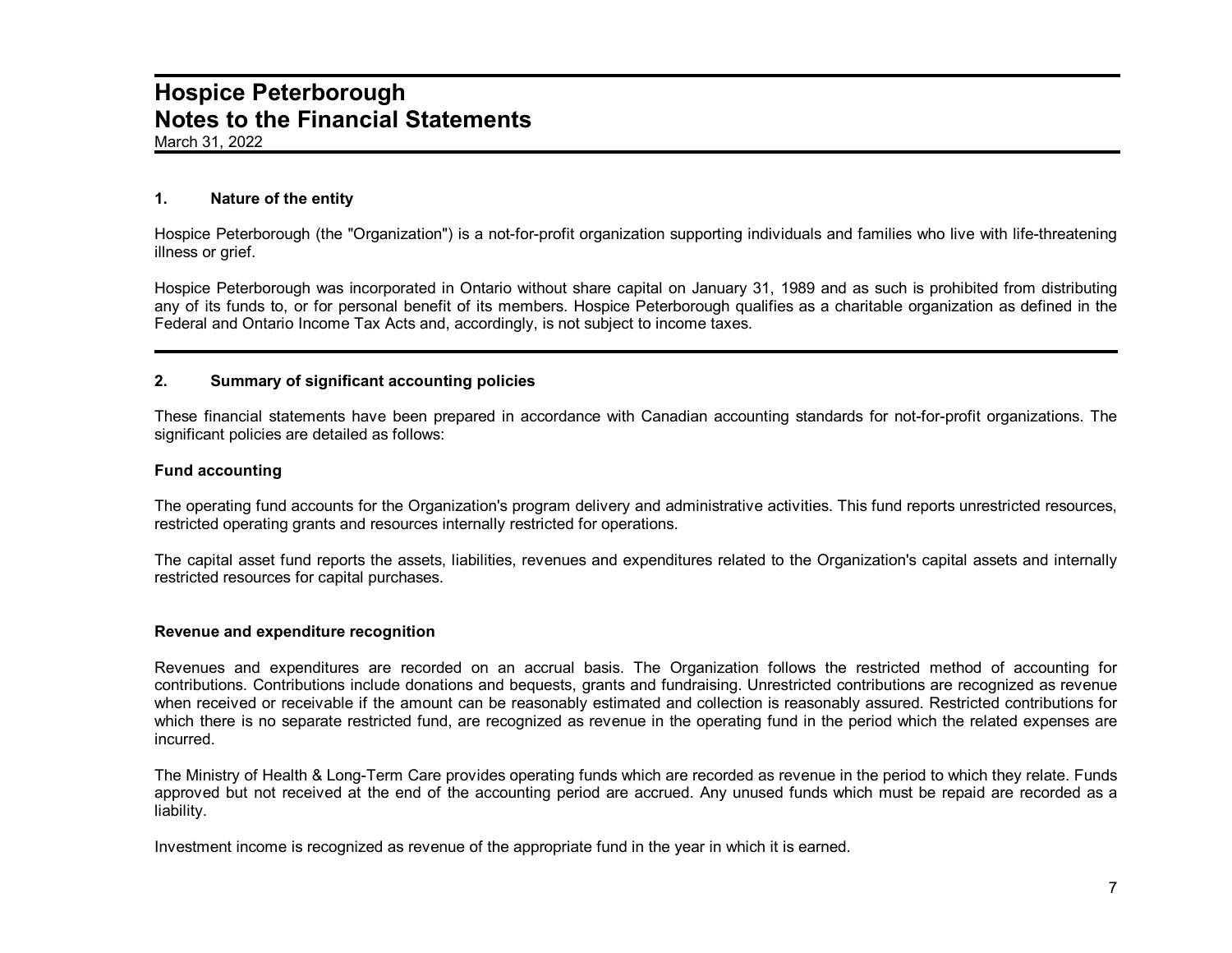March 31, 2022

### **2. Summary of significant accounting policies, continued**

#### **Cash and cash equivalents**

Cash and cash equivalents are defined as cash held with chartered banks as well as cash and money market mutual funds held in investment accounts.

#### **Capital assets**

Purchased capital assets are recorded at cost. Contributed capital assets are recorded at fair value at the date of contribution plus all costs directly attributable to the acquisition.

Capital assets are amortized on a straight-line basis over their estimated useful lives as follows:

| Building                       | 40 vears   |
|--------------------------------|------------|
| Office furniture and equipment | 5-10 vears |
| Computer equipment             | 3 vears    |

Capital assets are reviewed for impairment whenever events or changes in the circumstances indicate that the carrying value may not be recoverable. If the total of the estimated undiscounted future cash flows is less than the carrying value of the asset, an impairment loss is recognized for the excess of the carrying value over the fair value of the asset during the year the impairment occurs.

#### **Contributed materials and services**

Contributed materials that are used in the normal course of operations and would otherwise have been purchased are recorded in the financial statements at the time of the contribution and a fair value can be reasonably estimated.

Volunteers contributed over 5,000 (2021 - 3,000) hours of their time to assist the Organization in carrying out its activities. Because of the difficulty of determining their fair value, contributed services are not recognized in the financial statements.

#### **Government assistance**

Government assistance is recorded as revenue when related expenditures are incurred.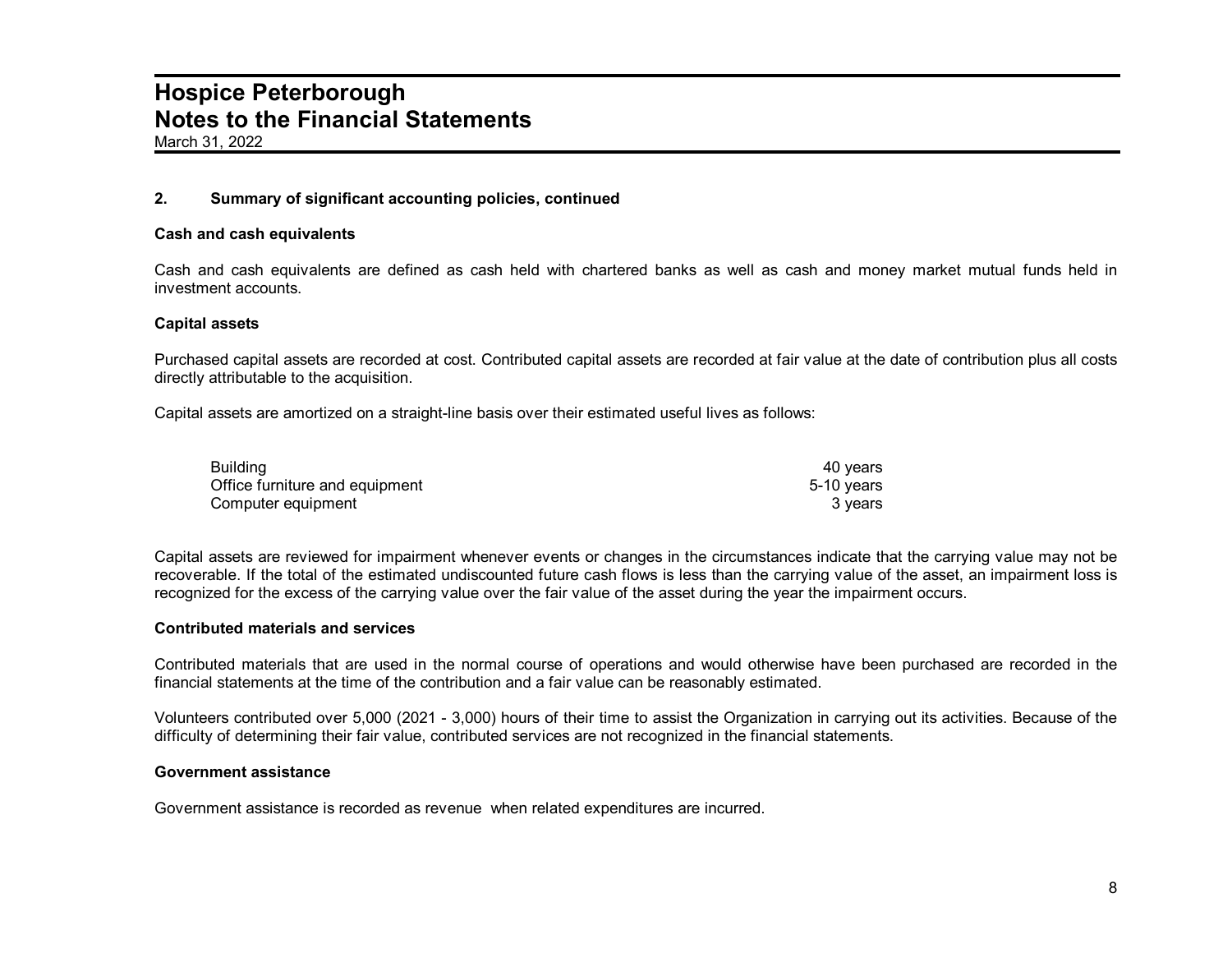March 31, 2022

### **2. Summary of significant accounting policies, continued**

#### **Use of estimates**

Management reviews the carrying value of items in the financial statements at each reporting date to assess the need for revisions or any possibility of impairment. Management determines estimates based on assumptions that reflect the most probable set of economic conditions and planned courses of action. Estimates are reviewed periodically and adjustments are made to revenue and expenditures as appropriate in the year they become known. The most significant items that involve the use of estimates are the useful life of capital assets.

#### **Financial instruments**

The Organization considers any contract creating a financial asset, liability or equity instrument as a financial instrument, except in certain limited circumstances. The Organization accounts for the following as financial instruments:

- cash and cash equivalents
- accounts receivable
- *investments*
- accounts payable

A financial asset or liability is recognized when the Organization becomes a party to a contractual provision of the instrument.

The Organization initially measures its financial assets and financial liabilities at fair value. The Organization subsequently measures all of its financial assets and financial liabilities at amortized cost, except for investments that are quoted in an active market, which are measured at fair value. Changes in fair value are recognized in net income.

Financial assets and financial liabilities in related party transactions are initially measured at cost, with the exception of certain instruments which are initially measured at fair value. The Organization does not have any financial assets or financial liabilities in related party transactions which are initially measured at fair value.

Gains or losses arising on initial measurement differences are generally recognized in net income when the transaction is in the normal course of operations, and in equity when the transaction is not in the normal course of operations, subject to certain exceptions.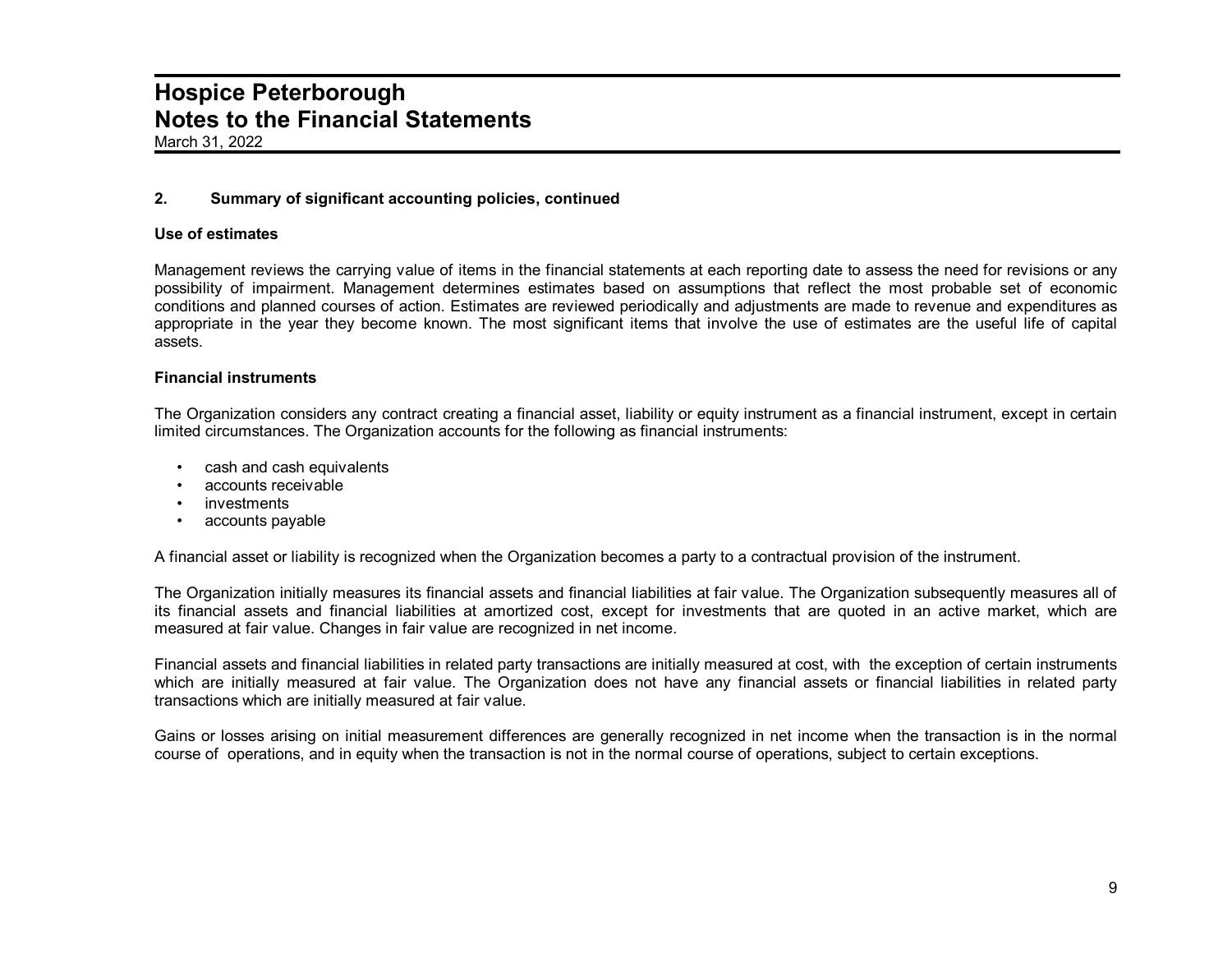March 31, 2022

### **2. Summary of significant accounting policies, continued**

#### **Financial instruments, continued**

Financial assets and financial liabilities recognized in related party transactions are subsequently measured based on how the Organization initially measured the instrument. Financial instruments initially measured at cost are subsequently measured at cost, less any impairment for financial assets. Financial instruments initially measured at fair value, of which the Organization has none, would be subsequently measured at amortized cost or fair value based on certain conditions.

Financial assets measured at cost are tested for impairment when there are indicators of impairment. Previously recognized impairment losses are reversed to the extent of the improvement provided the asset is not carried at an amount, at the date of reversal, greater than the amount that would have been the carrying amount had no impairment loss been recognized previously. The amounts of any writedowns or reversals are recognized in net income.

#### **3. Financial instruments risks**

The Organization is exposed to various risks associated with its financial instruments as described below. Unless otherwise noted, there has been no change in risk exposure from the prior year.

#### (a) **Liquidity risk**

Liquidity risk is the risk that the Organization will not be able to meet its obligations associated with financial liabilities. Cash flow from operations provides a substantial portion of the Organization's cash requirements. Additional cash requirements are met with the use of investments (Notes 4 and 6) or the available credit facility (Note 10).

#### (b) **Market risk**

Market risk is the risk that the value of a financial instrument will fluctuate as a result of changes in market prices. Market risk is comprised of the following:

#### (i) **Interest rate risk**

Interest rate risk is the risk that the value of financial instruments will fluctuate due to changes in market interest rates. The Organization is subject to limited interest rate risk on its interest-bearing financial instruments, consisting of short-term and fixed income investments, as well as borrowings on their credit facility (Note 10).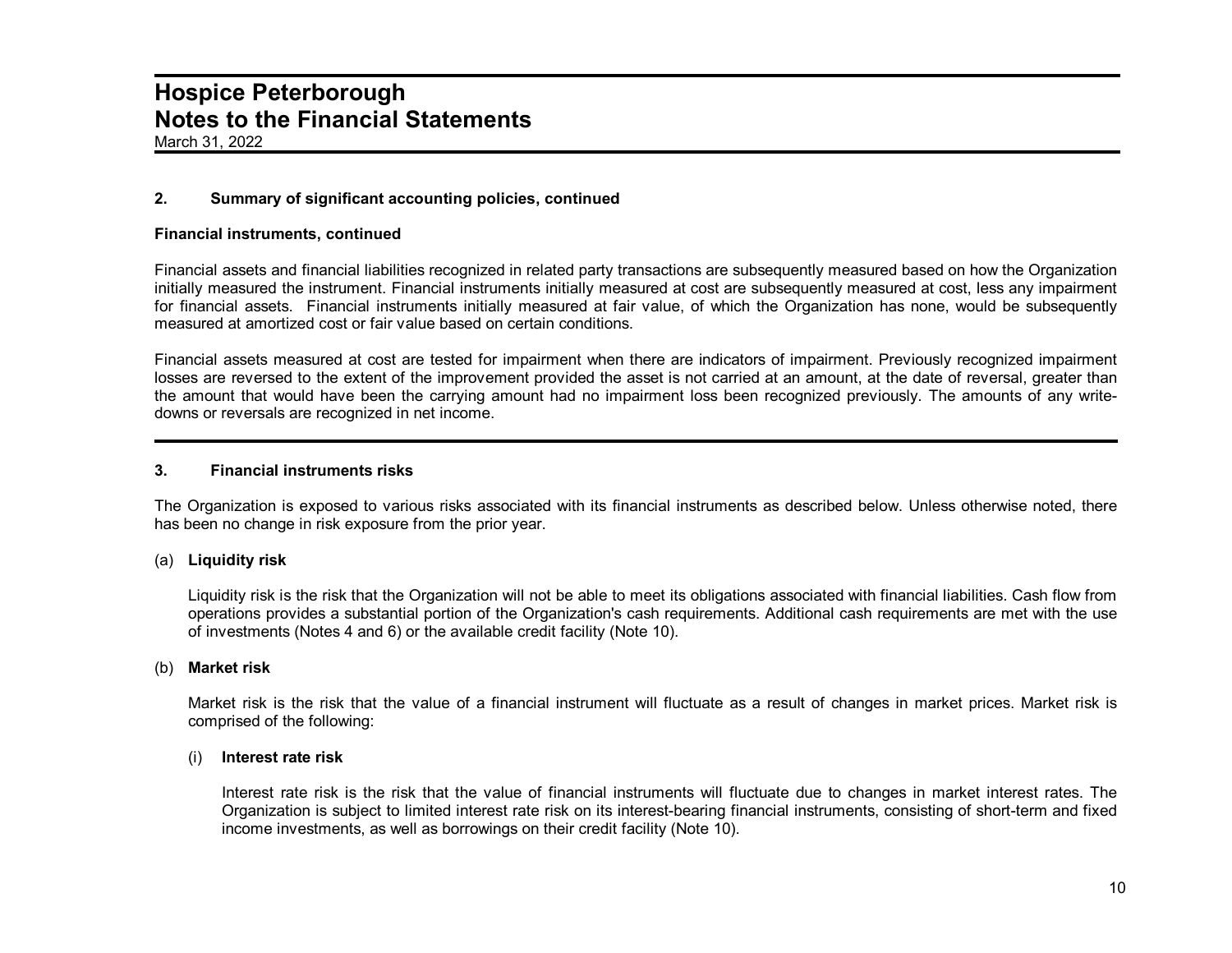#### **3. Financial instruments risks, continued**

#### (ii) **Other price risk**

The Organization is exposed to other price risk through changes in market prices in connection with its investments in equity securities.

### **4. Cash and cash equivalents**

Cash and cash equivalents consist of the following:

|                                                                                                                     | 2022                           |    | 2021                           |
|---------------------------------------------------------------------------------------------------------------------|--------------------------------|----|--------------------------------|
| Cash held with chartered banks<br>Cash held with investment companies<br>Mutual funds - investment savings accounts | 888,535<br>19.837<br>1,028,672 | S. | 1,303,469<br>24,154<br>413,874 |
|                                                                                                                     | 1,937,044 \$ 1,741,497         |    |                                |

### **5. Interfund balances**

The interfund balances consist of amounts owing/owed between funds. These interfund advances are non-interest bearing with no fixed terms of repayment.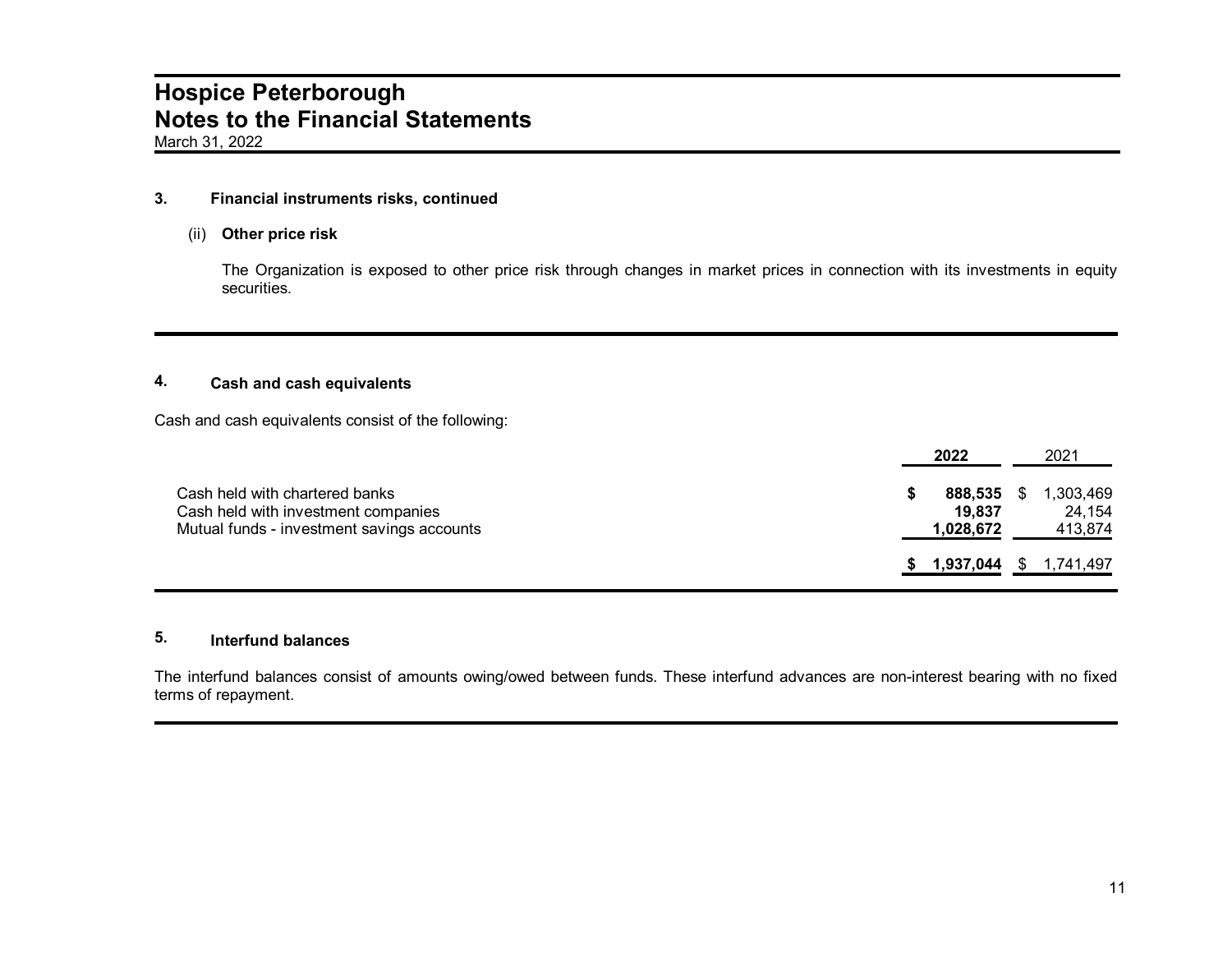### **6. Investments**

Investments consist of the following:

|                                                                      | 2022<br>Cost                         | 2022<br><b>Market</b>           | 2021<br>Cost                   | 2021<br>Market              |
|----------------------------------------------------------------------|--------------------------------------|---------------------------------|--------------------------------|-----------------------------|
| Fixed Income - Canadian<br>Equities - Canadian<br>Equities - foreign | \$<br>541,886 \$<br>57.320<br>89,364 | 486,324 \$<br>67.241<br>101,307 | 537,836 \$<br>49,599<br>86,477 | 514,553<br>52,514<br>88,936 |
|                                                                      | 688,570 \$                           | 654,872 \$                      | 673,912 \$                     | 656,003                     |

### **7. Capital assets**

Capital assets and related accumulated amortization are classified as follows:

|                                |           | 2022                   |           | 2021                |  |
|--------------------------------|-----------|------------------------|-----------|---------------------|--|
|                                | 2022      | <b>Accumulated</b>     | 2021      | Accumulated         |  |
|                                | Cost      | Amortization           | Cost      | Amortization        |  |
| Land                           | 433,750   | S                      | 433,750   | S<br>$\blacksquare$ |  |
| <b>Building</b>                | 8,301,963 | 642.764                | 8,301,963 | 435,215             |  |
| Office furniture and equipment | 832.956   | 300,682                | 816,788   | 218,087             |  |
| Computer equipment             | 103,169   | 93,007                 | 93,960    | 74,457              |  |
|                                | 9,671,838 | 1,036,453              | 9,646,461 | 727,759             |  |
| Net book value                 |           | 8,918,702<br>8,635,385 |           |                     |  |

### **8. Government remittances**

Included in accounts payable and accrued liabilities are government remittances of \$8,957 (2021 - \$48,065).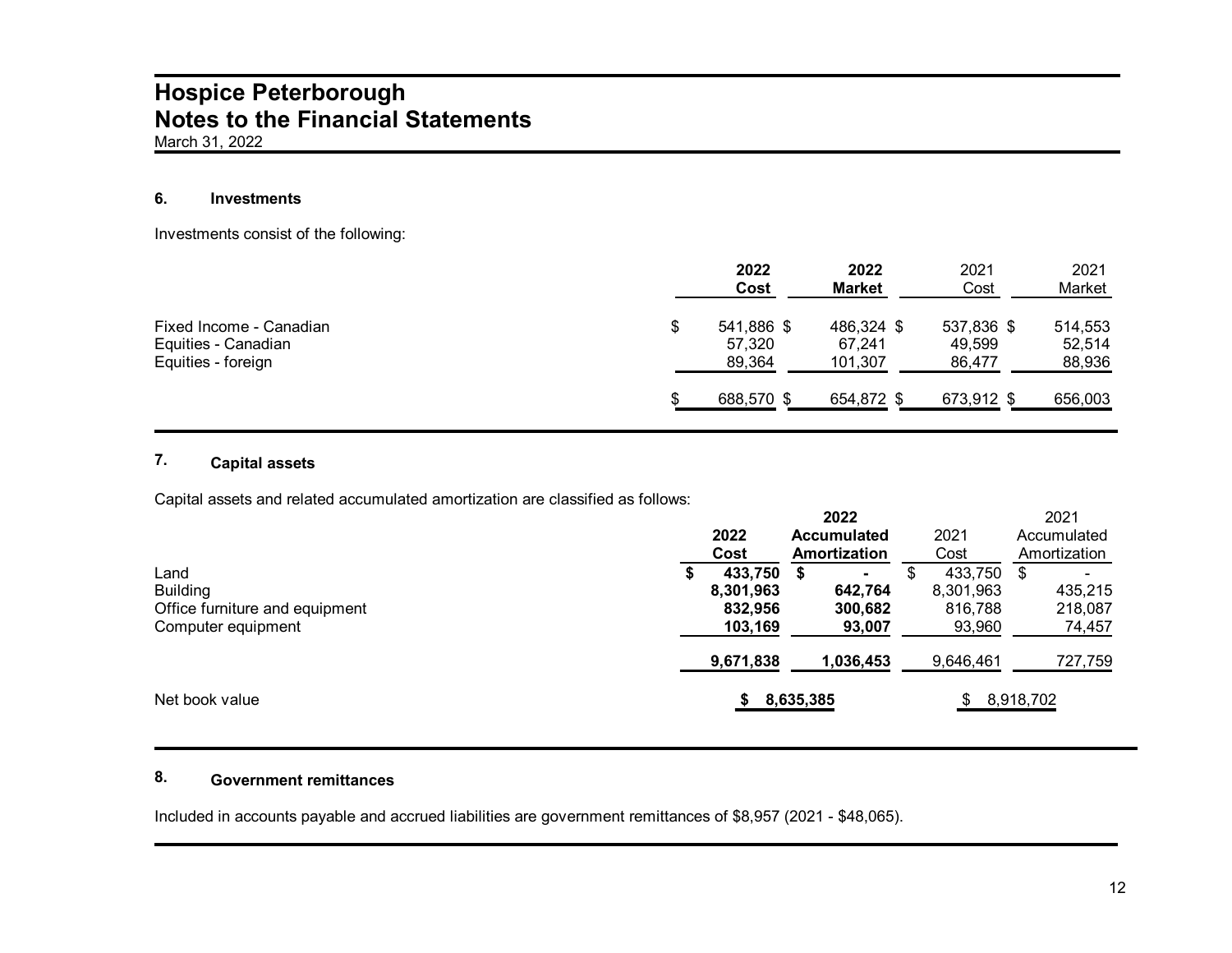#### **9. Deferred revenue**

|                                    | 2022       | 2021    |
|------------------------------------|------------|---------|
| Ministry of Health                 | $\sim$     | 87,500  |
| <b>Ontario Trillium Foundation</b> |            | 25,135  |
| Other                              | 9,136      | 4,532   |
|                                    | $9,136$ \$ | 117,167 |

### **10. Credit facility**

The Organization has available to it a line of credit in the amount of \$500,000 to assist with financing the general operating needs of the Organization. It bears interest at the Bank of Canada's prime rate calculated and payable monthly, advances are repayable in the subsequent month, and is due on demand. The loan is secured by a general security agreement creating a security interest in all property of the Organization and a mortgage on the property in the amount of \$3,850,000. As at March 31, 2022 there is no outstanding balance (2021 - \$Nil).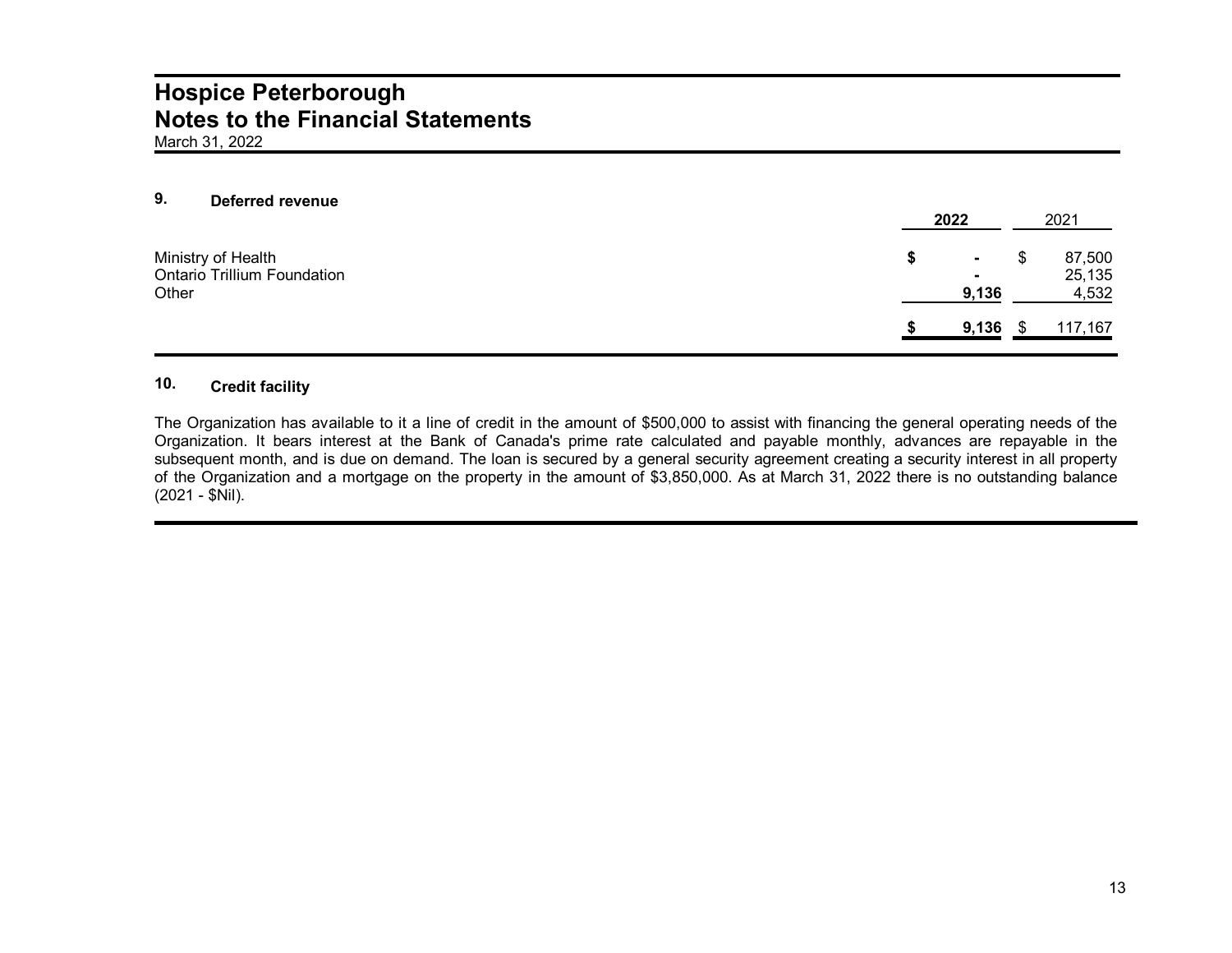#### **11. Internally restricted fund**

The internally restricted fund is comprised of the following:

|                                                               | 2022                          | 2021                 |
|---------------------------------------------------------------|-------------------------------|----------------------|
| Capital Replacement Fund<br><b>Operational Emergency Fund</b> | \$<br>1,143,149 \$<br>750,000 | 1,031,401<br>600,000 |
|                                                               | 1,893,149 \$ 1,631,401        |                      |

During the year, the Organization approved the following transfers:

|                                                                                                                   | Operating -<br>unrestricted                              | Operating -<br>internally<br>restricted | Capital asset<br>- invested in<br>capital assets | Capital asset<br>- internally<br>restricted |
|-------------------------------------------------------------------------------------------------------------------|----------------------------------------------------------|-----------------------------------------|--------------------------------------------------|---------------------------------------------|
| To increase operational emergency fund<br>To increase capital replacement fund<br>To fund capital asset purchases | $(150,000)\$ \$<br>(150,000)<br>$\overline{\phantom{a}}$ | 150,000 \$                              | 25,377                                           | 150,000<br>(25, 377)                        |
|                                                                                                                   | $(300,000)$ \$                                           | 150,000 \$                              | 25,377 \$                                        | 124,623                                     |

#### **12. Related party transactions**

The Organization paid for services to an organization in which a board member is a partner.

During the year, the Organization paid \$1,328 to LLF Lawyers LLP for legal consultations.

These transactions are in the normal course of operations and are measured at their exchange amount, which is the amount of consideration established and agreed to by the related parties.